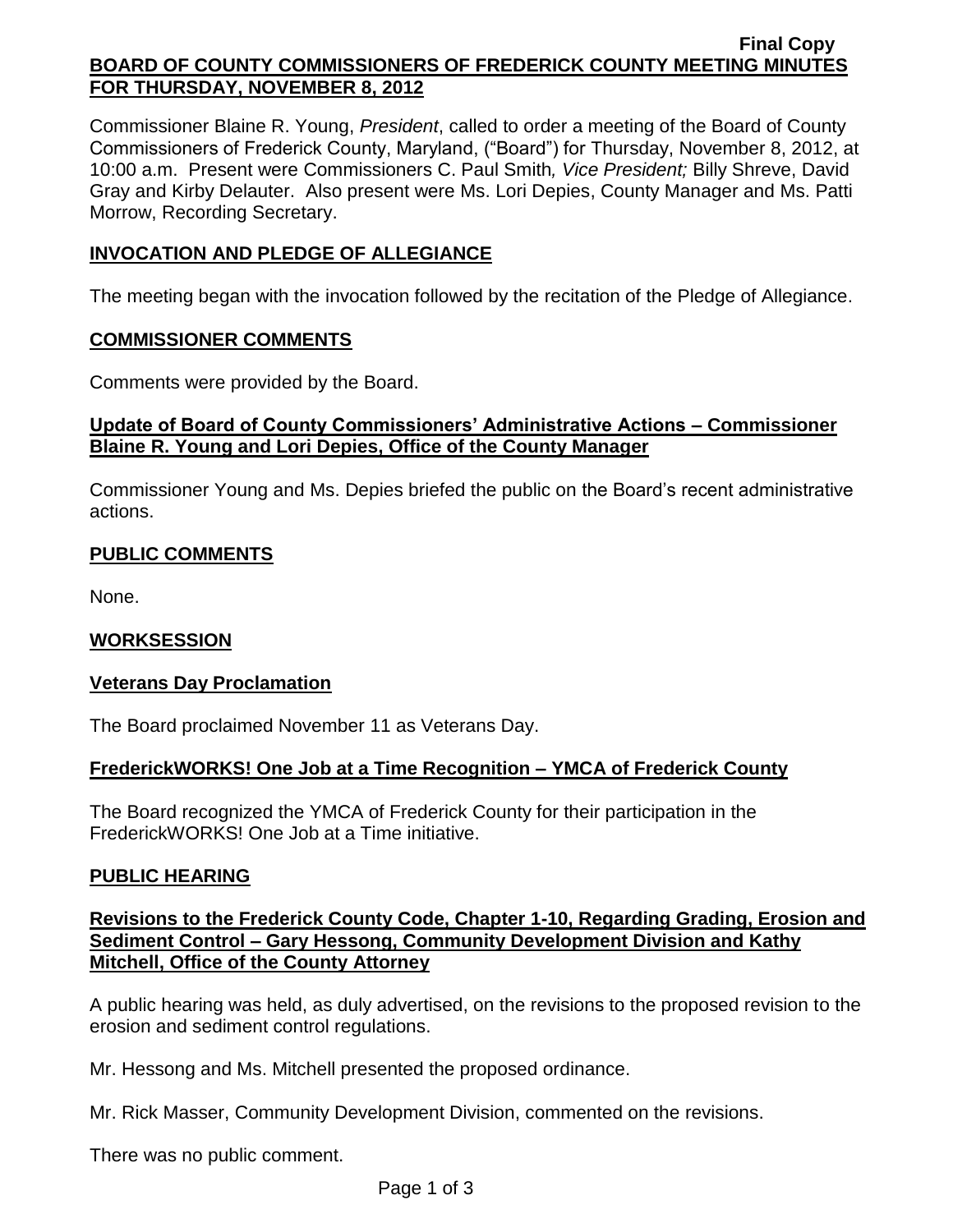#### **Final Copy BOARD OF COUNTY COMMISSIONERS OF FREDERICK COUNTY MEETING MINUTES FOR THURSDAY, NOVEMBER 8, 2012**

*Motion to approve the proposed ordinance which rescinds and re-enacts Chapter 1-10 of the Frederick County Code as required by the state sediment and erosion control regulations - Passed 3-2.*

| <b>COMMISSIONERS</b> | <b>MOTION</b> | <b>SECOND</b> | <b>YES</b> | <b>NO</b> | <b>ABSTAIN</b> | <b>NOT PRESENT</b> |
|----------------------|---------------|---------------|------------|-----------|----------------|--------------------|
| Young                |               |               |            |           |                |                    |
| <b>Smith</b>         |               |               |            |           |                |                    |
| <b>Shreve</b>        |               |               |            |           |                |                    |
| Gray                 |               |               |            |           |                |                    |
| <b>Delauter</b>      |               |               |            |           |                |                    |

(A copy of the approved/adopted ordinance can be obtained in the County Manager's Office or from the county's website, [www.FrederickCountyMD.gov.](http://www.frederickcountymd.gov/))

## **CONSENT AGENDA**

The following items were presented on the consent agenda:

- Purchasing Memo #13-062 Civil / Structural Traffic Engineering Services (IDQ Contract) Award to: Wallace Montgomery and Associates and The Wilson T. Ballard Company Award amount: \$1,100,000 (estimated for 2-year term) (various capital and operating funds)
- #BT-13-062, Housing, Citizens Services Division

*Motion to approve the consent agenda as presented – Passed 5-0.*

| <b>COMMISSIONERS</b> | <b>MOTION</b> | <b>SECOND</b> | <b>YES</b> | <b>NO</b> | <b>ABSTAIN</b> | <b>NOT PRESENT</b> |
|----------------------|---------------|---------------|------------|-----------|----------------|--------------------|
| Young                |               |               |            |           |                |                    |
| <b>Smith</b>         |               |               | ^          |           |                |                    |
| <b>Shreve</b>        |               |               | ~          |           |                |                    |
| Grav                 |               |               |            |           |                |                    |
| <b>Delauter</b>      |               | "             | $\cdot$    |           |                |                    |

### **ADMINISTRATIVE BUSINESS**

### **Request to Hire Fingerprint Technicians and Attached Budget Transfer – Sheriff Chuck Jenkins, Sheriff's Office**

Sheriff Jenkins presented the request.

*Motion to approve the request to hire four part-time, non-benefited positions utilizing fingerprinting fees and the associated budget transfers – Passed 5-0.*

| <b>COMMISSIONERS</b> | <b>MOTION</b> | <b>SECOND</b> | <b>YES</b>               | <b>NO</b> | <b>ABSTAIN</b> | <b>NOT PRESENT</b> |
|----------------------|---------------|---------------|--------------------------|-----------|----------------|--------------------|
| Young                |               |               |                          |           |                |                    |
| <b>Smith</b>         |               |               |                          |           |                |                    |
| <b>Shreve</b>        |               |               |                          |           |                |                    |
| Grav                 |               |               |                          |           |                |                    |
| <b>Delauter</b>      |               | "             | $\ddot{\phantom{a}}$<br> |           |                |                    |